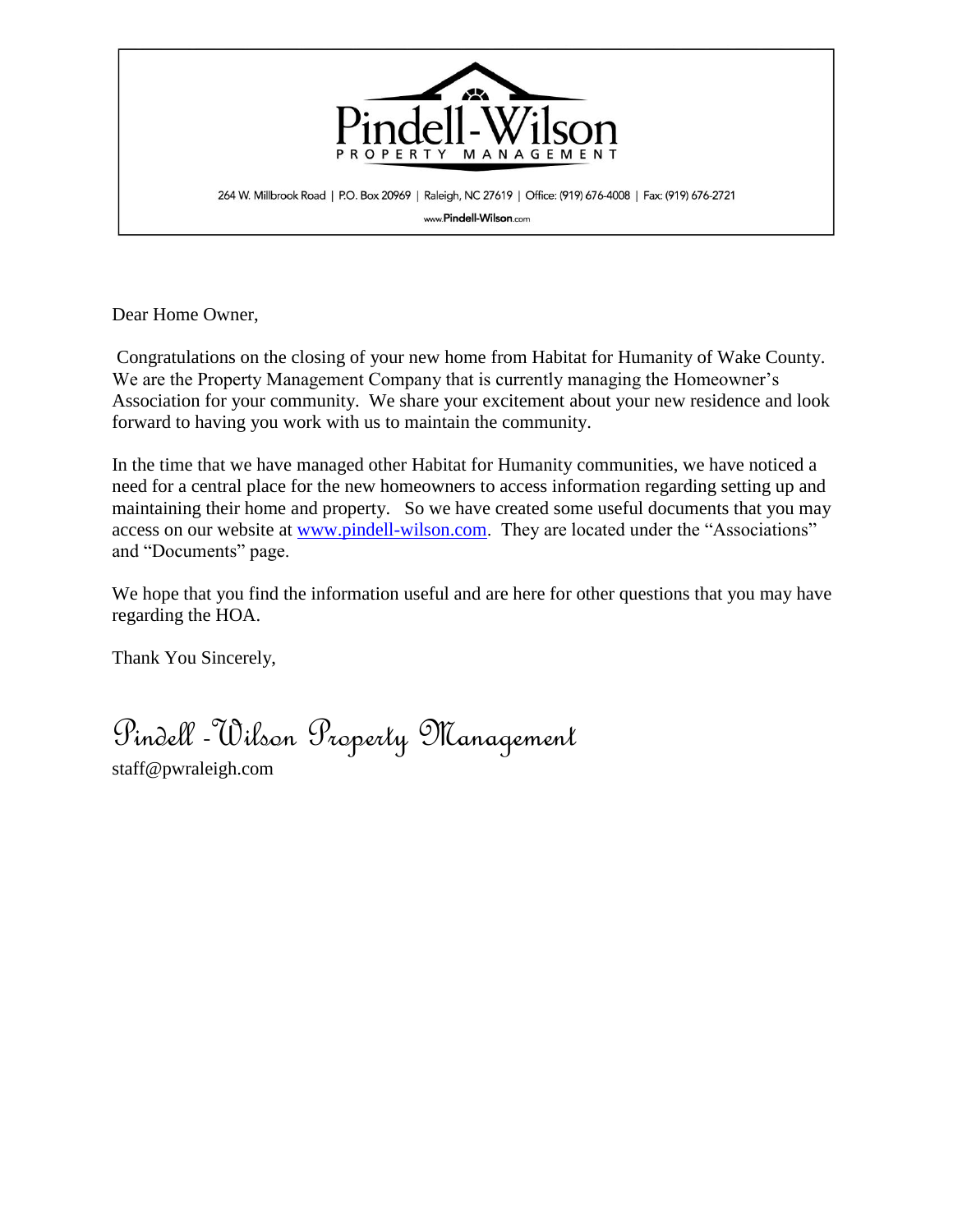## **Caring for Your Home**

Many of your responsibilities as an owner, and Habitat for Humanity's responsibilities under the terms of their limited warranty are discussed in the attached booklet from Habitat for Humanity of Wake County. Begin now to become familiar with the home maintenance you should provide and the warranty questions and procedures that you need to follow should an issue arise.

#### **Who's Who? Some Names You Should Know**

Two-way communication is vital to a mutually satisfactory relationship. Understanding what is happening and knowing who to contact can smooth the homeownership process. We believe that it is our responsibility to establish and maintain clear lines of communication. The professionals listed below are glad to assist you or find the answers to your questions.

**For questions pertaining to the HOA and Common areas of the Community:**

Pindell-Wilson Property Management 919-676-4008 Grey Wilson, Property Manager, [grey@pwraleigh.com](mailto:grey@pwraleigh.com) Cameron Inglis, Accounting, [books@pwraleigh.com](mailto:books@pwraleigh.com) Laura Busby, Accounting, [laura@pwraleigh.com](mailto:laura@pwraleigh.com)

- **For questions pertaining to home repairs and warranties on the home and appliances:**
- $\bullet$

Habitat Wake County, 919-833-1999, HabitatWake.org 2420 N. Raleigh Blvd., Raleigh, NC 27604

## **How do I make my HOA payments?**

Your HOA payments can be made by mailing in the accepted form of payments, (check, cashier's check, or money order**),** to the following address:

PO Box 99720 Raleigh, NC 27624

Your check should be made payable to your Community name.

You may also elect to pay online on our website at [http://www.pindell-wilson.com/.](http://www.pindell-wilson.com/) From the Home page, select "Associations", then "HOA Online Payment and Account". You will need to register your email address and have your HOA account number to complete registration. Once you have completed the registration, you will receive an email asking you to follow the link and create your password. From here you will be able to make one time payments, or set up recurring payments for those communities that have monthly dues.

If you need to bring in your payment to our office, we are located at 264 W. Millbrook Rd., Raleigh, NC 27609. Our regular office hours are Monday – Thursday from 8:30am to 5:00pm, and Friday from 8:30am to 3:00pm. If our Office is ever closed when you stop by, we have a mail slot that payments and correspondence can be dropped off.